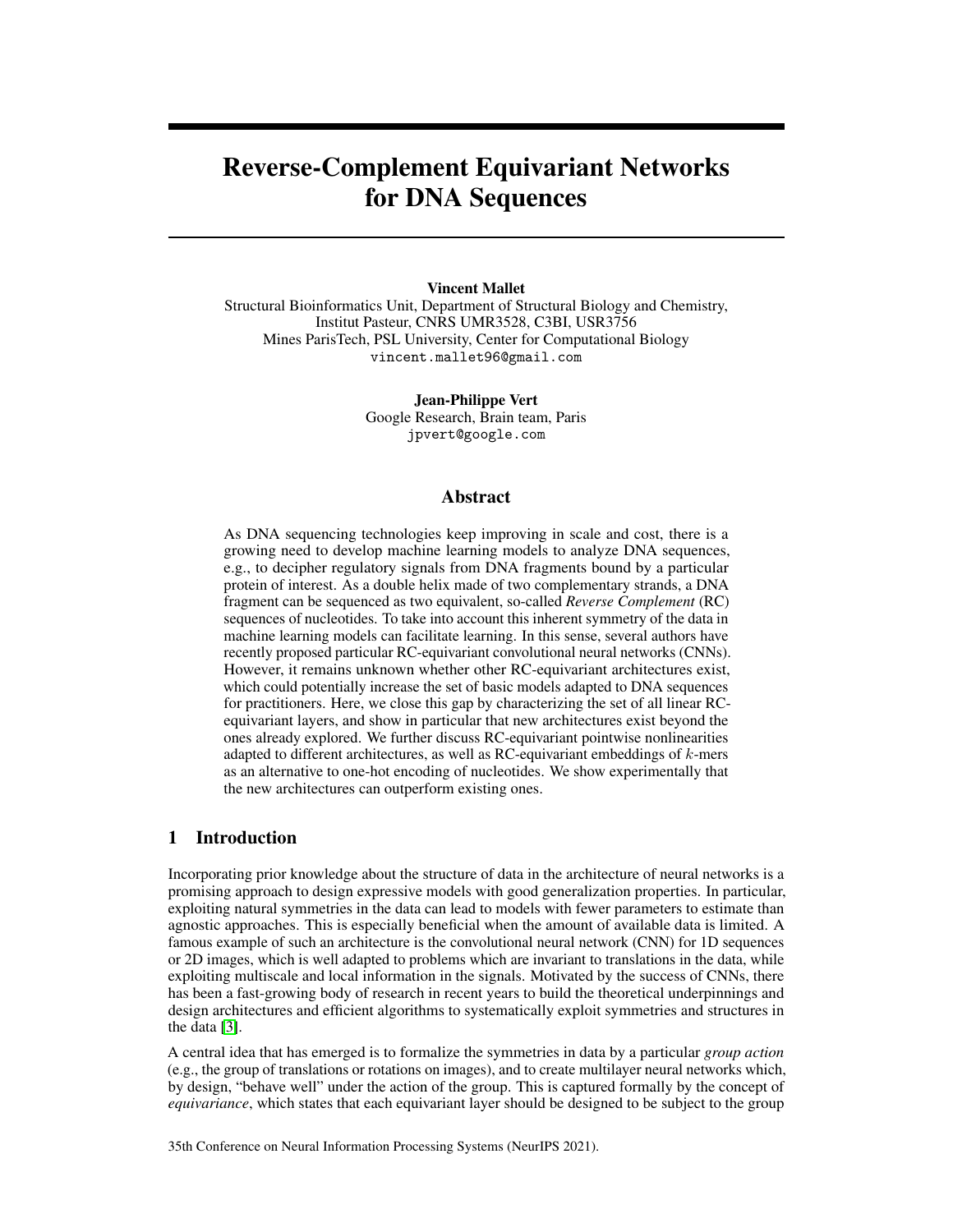action (e.g., we should be able to "translate" or "rotate" the signal in each layer), and that when an input data is transformed by a particular group element, then its representation in an equivariant layer should also be transformed according to the same group element. While it is easy to see that convolutional layers in CNNs are equivariant to translations, Cohen and Welling [\[7\]](#page-10-1) formalized the concept of group equivariance CNN (G-CNN) for more general groups and showed in particular how to design convolutional layers equivariant not only to translations but also to reflections and to a discrete set of rotations. Following this seminal work, the theoretical foundations of group equivariant neural networks were then expanded, going beyond regular representations [\[9\]](#page-10-2), for more groups [\[2,](#page-10-3) [18,](#page-11-0) [37,](#page-12-0) [40\]](#page-12-1), in less regular spaces [\[8,](#page-10-4) [10\]](#page-10-5) or with more general results on their generality and universality [\[11,](#page-10-6) [13,](#page-10-7) [14,](#page-10-8) [22\]](#page-11-1). The main applications were developed with the groups of rotations in 2D and 3D, mostly to computer vision problems, but also in biology with histopathology [\[17,](#page-11-2) [23\]](#page-11-3), medicine [\[41\]](#page-12-2) and quantum chemistry [\[33\]](#page-12-3).

In this paper, we explore and study the potential benefits of equivariant architectures for an important class of data, namely deoxyribonucleic acid (DNA) sequences. DNA is the major form of genetic material in most organisms, from bacteria to mammals, which encodes in particular all proteins that a cell can produce and which is transmitted from generation to generation. The study of DNA in humans and various organisms has led to tremendous progress in biology and medicine since the 1970s, when the first DNA sequencing technologies were invented, and the collapsing cost of sequencing in the last twenty years has accelerated the production of DNA sequences: there are for example about 2.8 billion sequences for a total length of  $\sim 10^{13}$  nucleotides publicly available at the European Nucleotide Archive  $(ENA<sup>1</sup>)$  $(ENA<sup>1</sup>)$  $(ENA<sup>1</sup>)$ . Unsurprisingly in such a data-rich field, machine learning-based approaches are increasingly used to analyze DNA sequences, e.g., in metagenomics to automatically predict the species present in an environment from randomly sequenced DNA fragments [\[26,](#page-11-4) [28,](#page-11-5) [36,](#page-12-4) [38\]](#page-12-5) and to detect the presence of viral DNA in human samples [\[36\]](#page-12-4), in functional genomics to predict the presence of protein binding sites or other regulatory elements in DNA sequences of interest [\[16,](#page-11-6) [24,](#page-11-7) [30,](#page-11-8) [35,](#page-12-6) [43,](#page-12-7) [44\]](#page-12-8), to predict epigenetic modifications [\[25\]](#page-11-9), or to predict the effect of variations in the DNA sequence on a phenotype of interest [\[1,](#page-10-9) [46\]](#page-12-9).

Due to the sequential nature of DNA and the translation-equivariant nature of the questions addressed, many of these works are based on 1D CNN architectures, although recently transformer-based language models have also shown promising results on various tasks [\[6,](#page-10-10) [20,](#page-11-10) [42\]](#page-12-10). However, besides translation, DNA has an additional fundamental symmetry that has been largely ignored so far: the so-called reverse complement (RC) symmetry, due to the fact that DNA is made of two strands oriented in opposite direction and encoding complementary nucleotides. In other words, a given DNA segment can be sequenced as two RC DNA sequences, depending on which strand is sequenced; any predictive model for, e.g., DNA sequence classification should therefore be RC-invariant, which calls for RC-equivariant architectures. While strategies based on data augmentation and prediction averaging has been commonly used to handle the need for RC invariance [\[1,](#page-10-9) [32\]](#page-12-11), one translationand RC-equivariant CNN architecture has been proposed and led to promising results [\[4,](#page-10-11) [29,](#page-11-11) [34\]](#page-12-12). However, it remains unclear whether that architecture is the only one that can encode translationand RC-equivariance, or if alternative models exist to complement the toolbox of users wishing to develop deep learning models for DNA sequences.

Using the general theory of equivariant representations, in particular steerable CNNs [\[9\]](#page-10-2), we answer that question by characterizing the set of all linear translation- and RC-equivariant layers. We show in particular that new architectures exist beyond the ones already explored by [\[4,](#page-10-11) [29,](#page-11-11) [34\]](#page-12-12), which in the language of equivariant CNNs only make use of the regular representation [\[7\]](#page-10-1) while more general representations lead to different layers. We further discuss RC-equivariant pointwise nonlinearities adapted to different representations, as well as RC-equivariant embeddings of  $k$ -mers as an alternative to one-hot encoding of nucleotides. We test the new architecture on several protein binding prediction problems, and show experimentally that the new models can outperform existing ones, confirming the potential benefit of exploring the full set of RC-equivariant layers when manipulating DNA sequences with deep neural networks.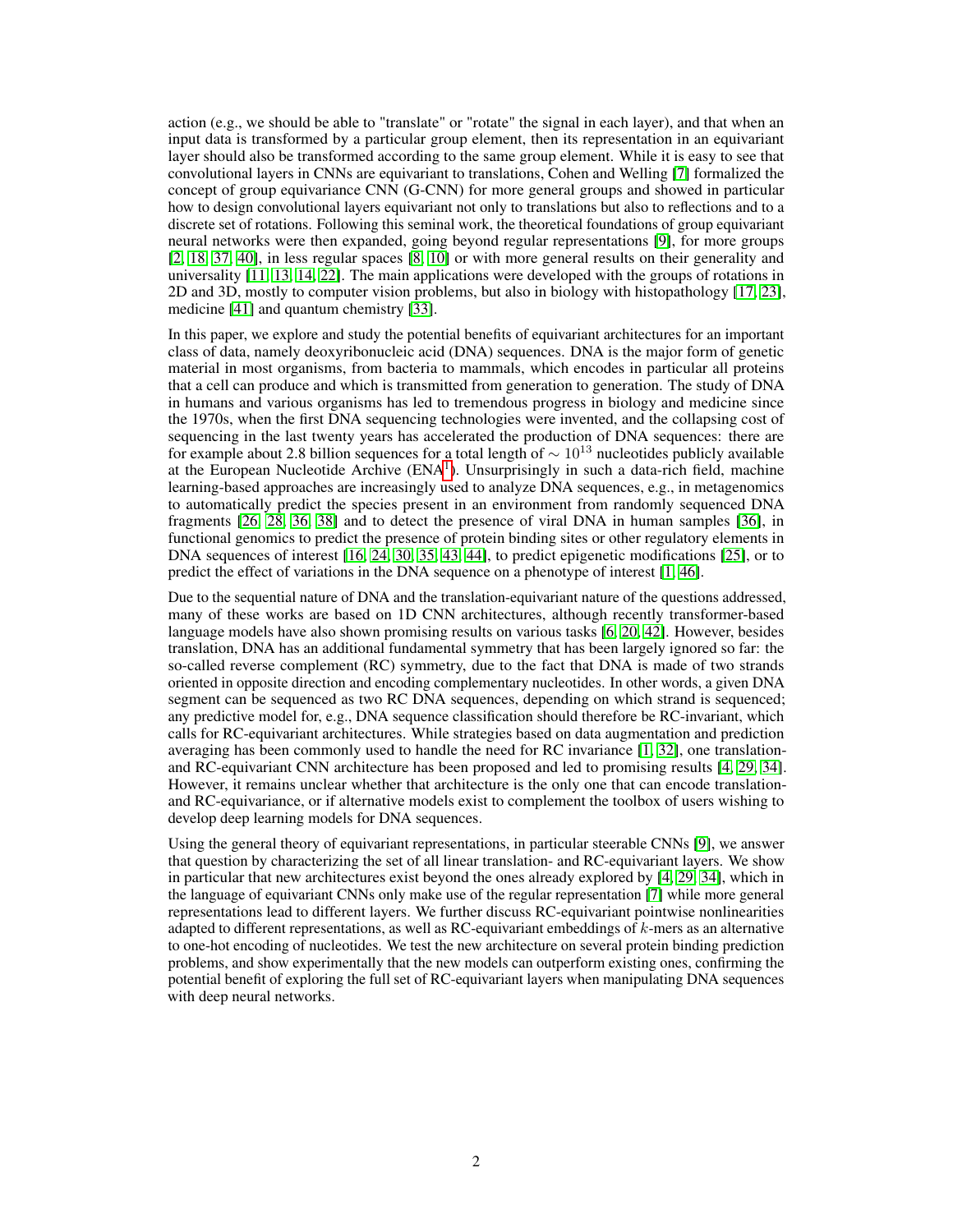<span id="page-2-1"></span>

Figure 1: Illustration of the reverse-complement symmetry. Both DNA strands get sequenced in opposite directions resulting in redundant information.

# 2 Methods

#### 2.1 Group action of translation and reverse complementarity on DNA sequence

DNA is a long polymer made of two intertwined strands, forming the well-known double-helical structure. Each strand is a non-symmetric polymer that can be described as an oriented chain of four possible monomers called nucleotides and denoted respectively  $\{A, C, G, T\}$ . The two strands are oriented in opposite directions, and their nucleotides face each other to form hydrogen bonds. They interact at each position in a deterministic way because only two nucleotides pairings can happen:  $(A, T)$  and  $(G, C)$ . Thus, given a nucleotide sequence on one strand, we can deduce the so-called RC sequence of its corresponding strand by complementing each nucleotide and reversing the order (Figure [1](#page-2-1)). When a double-stranded DNA fragment is sequenced, the two strands are first separated and, typically, only one of them is randomly selected and is decrypted by the machine. This implies that any given DNA fragment can be equivalently described by two RC sequences of nucleotides. Moreover, several genomic learning tasks amount to a sequence annotation that does not depend on the strand. For example, a protein can bind a double-stranded DNA fragment, and both strands of the bound part can get sequenced. This motivates the search for equivariance to this RC-action for the prediction functions. Moreover, the sequencing often results in long sequences where the relevant parts of the sequence do not correlate with their position. The task of prediction over genomic sequences is thus largely translation equivariant, which explains why the community settled on the use of CNNs to train and predict on arbitrary length segments.

To formalize mathematically the translation and RC operations on DNA sequences, we first encode the raw genetic sequence as a signal function in  $F_0 = \{f : \mathbb{Z} \to \{0,1\}^4\}$ , as the one hot encoding of the nucleotide content for each integer position. Because of the finite length of this polymer, we assume that beyond a compact support this function takes a constant value of zero. The group  $(\mathbb{Z}, +)$ of translations acts naturally on this encoding by  $T_u(f)(x) = f(x - u)$ , for a translation  $u \in \mathbb{Z}$ , and the RC operations amounts to the following :  $RC(f)(x) = \sigma(-1)[f(-x)]$ , where  $\sigma(-1)$  is the  $4 \times 4$ permutation matrix that exchanges complementary bases  $A/T$  and  $C/G$  (while we denote by  $\sigma(1)$  the  $4 \times 4$  identity matrix). We notice that RC is a linear operation on  $F_0$  that satisfies  $RC^2 = I$ , and thus that the RC operation is a group representation on  $F_0$  for the group  $\mathbb{Z}_2 = \{1, -1\}$  endowed with multiplication.

To jointly consider translations and RC actions, we naturally consider the semi-direct product group  $G = \mathbb{Z} \rtimes \mathbb{Z}_2$ . Elements  $g \in G$  can be written as  $g = ts$  with  $t \in \mathbb{Z}, s \in \mathbb{Z}_2$  and the group G acts on  $F_0$  by the action  $\pi_0$  defined by:

 $\forall ts \in G, \quad \forall (f, x) \in F_0 \times \mathbb{Z}, \quad (\pi_0(ts)f)(x) = \sigma(s)[f(s(x-t))]$ .

In other words,  $\pi_0$  is the representation of G on  $F_0$  induced by the representation  $\sigma$  of RC on  $\mathbb{R}^4$  [\[9\]](#page-10-2).

#### 2.2 Features spaces of equivariant layers

Let us now describe the structure of intermediate layers of a neural network equivariant to translations and RC. Following the theory of steerable CNNs [\[9\]](#page-10-2), we consider successive representations of the input DNA sequence in the following way:

<span id="page-2-2"></span>**Definition 1.** *Given*  $\rho$  *a representation of*  $\mathbb{Z}_2$  *on*  $\mathbb{R}^D$  *for some*  $D \in \mathbb{N}^*$ *, a*  $\rho$ -feature space *is the set of signals*  $F = \{f : \mathbb{Z} \to \mathbb{R}^D\}$  *endowed with the G group action*  $\pi$ *, known as the representation* 

<span id="page-2-0"></span> $1$ As of May, 2021: <https://www.ebi.ac.uk/ena>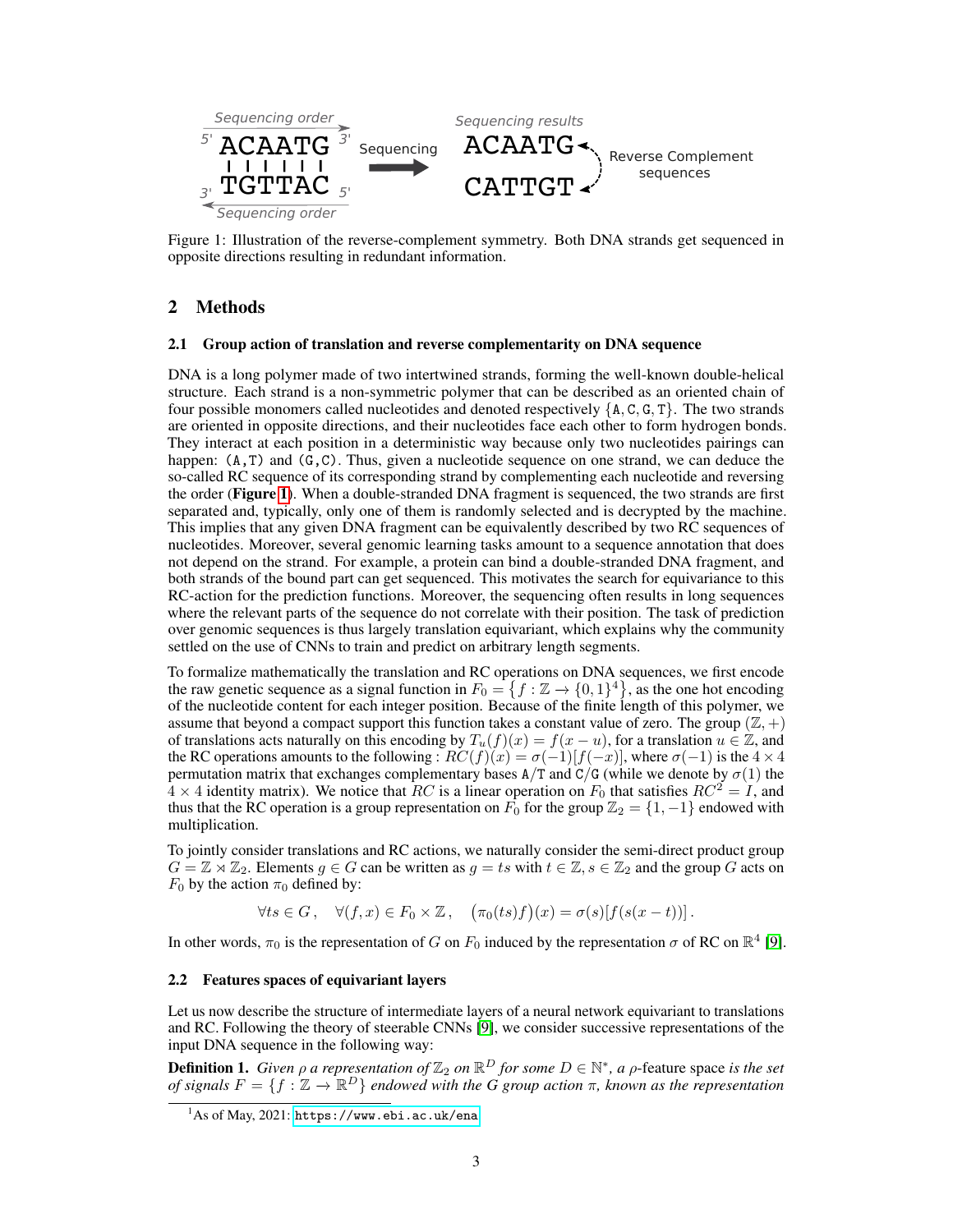*induced by* ρ *:*

<span id="page-3-1"></span>
$$
\forall ts \in G, \quad \forall (f, x) \in F \times \mathbb{Z}, \quad (\pi(ts)f)(x) = \rho(s)[f(s(x-t))]. \tag{1}
$$

With this definition, we see in particular that the one-hot encoding input layer maps the input DNA sequence to a σ-feature space, and that the dimension (i.e., number of channels in the language of deep learning) and group action of  $\rho$ -feature space are fully characterized by the representation  $\rho$ . Interestingly, the theory of linear group representations allows us to characterize more precisely *all* such representations:

<span id="page-3-0"></span>**Theorem 1.** For any representation  $\rho$  of  $\mathbb{Z}_2$  on  $\mathbb{R}^D$ , there exist  $a, b \in \mathbb{N}$  such that  $a + b = D$  and an *invertible matrix*  $P \in GL(\mathbb{R}^D)$  *such that* 

$$
\forall s \in \mathbb{Z}_2, \quad \rho(s) = P \ Diag(I_a, sI_b)P^{-1}.
$$

In other words, combining Definition [1](#page-2-2) and Theorem [1,](#page-3-0) we see that any  $\rho$ -feature space that we will use to build translation- and RC-equivariant layers is fully characterized by a triplet  $(P, a, b)$ , which we call its *type*, and which characterizes both its dimension  $D = a + b$  and the action of the group G by [\(1\)](#page-3-1). By slight abuse of language, we also refer to  $(P, a, b)$  as the type of  $\rho$ .

Theorem [1](#page-3-0) is a standard result of group theory, which explicits the decomposition of any representation  $\rho$  in terms of so-called irreducible representation, or *irreps*. In the case of  $\mathbb{Z}_2$ , there are exactly two irreps which act on R, namely,  $\rho_1(s) = 1$  and  $\rho_{-1}(s) = s$ . If  $\rho$  has type  $(P, a, b)$ , then it means that it can be decomposed as a times  $\rho_1(s)$  and b times  $\rho_{-1}(s)$ . In the particular case where P is the identity matrix, i.e., when we consider a type  $(I, a, b)$ , then  $\rho(s)$  is a diagonal matrix for any  $s \in \mathbb{Z}_2$ , and each channel of  $F$  is acted upon by a single irrep. In that case, we will call the channels of type "1" (resp. "-1") if they are acted upon by  $\rho_1$  (resp.  $\rho_{-1}$ ), and we will say that F is an "irrep feature space".

Now, let us introduce another special case. Since  $\mathbb{Z}_2$  is finite of cardinality 2, let us consider the *regular representation*  $\rho_{reg}$  of  $\mathbb{Z}_2$  on  $\mathbb{R}^2$  defined by:

$$
\rho_{reg}(1) = \begin{pmatrix} 1 & 0 \\ 0 & 1 \end{pmatrix}, \quad \rho_{reg}(-1) = \begin{pmatrix} 0 & 1 \\ 1 & 0 \end{pmatrix}.
$$

One can easily check that  $\rho_{reg}$  is of type  $(P_{reg}, 1, 1)$ , where  $P_{reg} = \begin{pmatrix} 1 & 1 \\ 1 & -1 \end{pmatrix}$ 1 −1 . It corresponds to a ρ-feature space with two channels, where the RC operations flips the two channels (and of course the sequence coordinates).

Let us now consider feature spaces of interest. In the input layer, nucleotides are one-hot encoded in a certain order, let us say  $(A, T, G, C)$ . As stated above, this input space is acted upon by  $\sigma$ , a 2–cycle that swaps bases A/T and C/G. We see that we can rewrite  $\sigma = (\rho_{reg} \oplus \rho_{reg}) := (\rho_{reg}^{\oplus 2})$ , where  $\oplus$  is the bloc-diagonal operation. Because  $\rho_{reg}$  is of type  $(P_{reg}, 1, 1)$ , we can diagonalize  $\sigma$  with  $(P_{reg}^{\oplus 2})$ and the diagonal would be alternated +1 and -1 values. Thus, there exists a permutation  $\Pi$  such that  $\sigma$ is of type  $(P, 2, 2)$ , with  $P = \Pi(P_{reg}^{\oplus 2})\Pi^{-1}$ . These concepts are illustrated in Supplementary Section A.1

Interestingly, all RC-equivariant layers proposed so far in [\[4,](#page-10-11) [29,](#page-11-11) [34\]](#page-12-12) follow a similar pattern: the channels go by pair, and the RC action amounts to flipping the channel values within a pair and reversing the sequence coordinates. In our formalism, this corresponds to channels of type  $(P, a, a)$ , where  $a \in \mathbb{N}^*$  is the number of pairs of channels, and where up to a permutation of channels the matrix P satisfies  $P = \Pi(P_{reg}^{\oplus a})\Pi^{-1}$ . Following [\[34\]](#page-12-12), we will refer to these layers as *Reverse Complement Parameter Sharing* (RCPS) layers below.

This highlights the fact that translation- and RC-equivariant layers explored so far are equivariant according to Definition [1,](#page-2-2) but that there exists potentially many other equivariant layers, obtained in particular by allowing  $\rho$ -feature spaces of types  $(P, a, b)$  where  $a \neq b$ , on the one hand, and where P is not a direct sum of  $P_{reg}$ , on the other hand. We investigate such variants below.

#### 2.3 Equivariant linear layers

While Definition [1](#page-2-2) characterizes  $\rho$ -feature space in terms of structure and group action, an equivariant multilayer neural network is built by stacking  $\rho$ -feature spaces on top of each other and connecting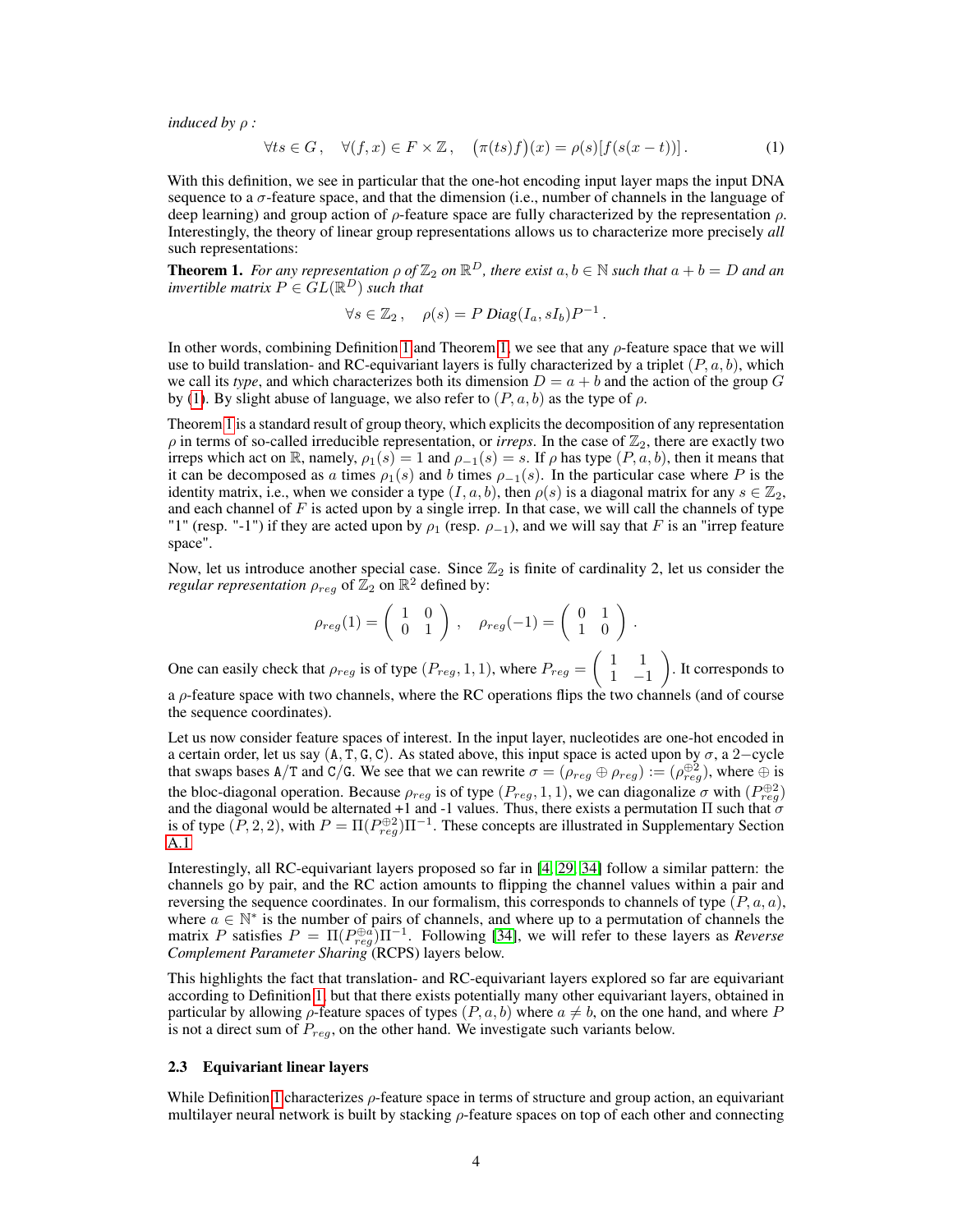them with equivariant layers. Cohen et al. [\[11,](#page-10-6) Theorem 2] gives us a general result about such equivariant mappings. Here, we apply this result to our specific data and group, and characterize the class of equivariant linear layers, i.e., the linear functions  $\phi : F_n \to F_{n+1}$  that satisfy  $\pi_{n+1}\phi = \phi \pi_n$ , where  $\pi_n$  and  $\pi_{n+1}$  are respectively the group action on  $F_n$  and  $F_{n+1}$ .

<span id="page-4-0"></span>**Theorem 2.** *Given two representations*  $\rho_n$  *and*  $\rho_{n+1}$  *of*  $\mathbb{Z}_2$ *, of respective types*  $(P_n, a_n, b_n)$  *and*  $(P_{n+1}, a_{n+1}, b_{n+1})$  *with*  $a_n + b_n = D_n$  *and*  $a_{n+1} + b_{n+1} = D_{n+1}$ *, and respective*  $\rho_n$ *- and*  $\rho_{n+1}$ *feature spaces*  $F_n$  and  $F_{n+1}$ , a linear map  $\phi : F_n \to F_{n+1}$  is equivariant if and only if it can be *written as a convolution:*

$$
\forall (f, x) \in F_n \times \mathbb{Z}, \quad \phi(f)(x) = \sum_{y \in \mathbb{Z}} \kappa(y - x) f(y), \tag{2}
$$

where the kernel  $\kappa : \mathbb{Z} \to \mathbb{R}^{D_{n+1} \times D_n}$  *satisfies:* 

<span id="page-4-1"></span>
$$
\forall x \in \mathbb{Z}, \quad \kappa(-x) = \rho_{n+1}(-1)\kappa(x)\rho_n(-1), \tag{3}
$$

*or equivalently:*

<span id="page-4-2"></span>
$$
\forall x \in \mathbb{Z}, \quad \kappa(x) = P_{n+1} \begin{pmatrix} \alpha(x) & \beta(x) \\ \gamma(x) & \delta(x) \end{pmatrix} P_n^{-1}, \tag{4}
$$

 $where \alpha : \mathbb{Z} \to \mathbb{R}^{a_{n+1} \times a_n}$  and  $\delta : \mathbb{Z} \to \mathbb{R}^{b_{n+1} \times b_n}$  are even, while  $\beta : \mathbb{Z} \to \mathbb{R}^{a_{n+1} \times b_n}$  and  $\gamma : \mathbb{Z} \to \mathbb{R}^{b_{n+1} \times a_n}$  are odd functions.

As stated in Cohen et al. [\[11\]](#page-10-6), "Convolution is all you need" to define linear layers which are equivariant to our group. In addition, Theorem [2](#page-4-0) characterizes all the convolution kernels that ensure equivariance through the two equivalent constraints [\(3\)](#page-4-1) and [\(4\)](#page-4-2).

To illustrate this result, let us consider two RCPS feature spaces  $F_n$  and  $F_{n+1}$  of respective types  $(\Pi_n(P_{reg}^{\oplus a_n})\Pi_n^{-1}, a_n, a_n)$  and  $(\Pi_{n+1}(P_{reg}^{\oplus a_{n+1}})\Pi_{n+1}^{-1}, a_{n+1}, a_{n+1})$ . Then, the channels in  $F_n$  and  $F_{n+1}$  go by pair, and if we consider a slice  $\tilde{\kappa}: \mathbb{Z} \to \mathbb{R}^{2 \times 2}$  of the convolution kernel  $\kappa$  describing how a pair of channels in  $F_n$  maps to a pair of channels in  $F_{n+1}$ , [\(3\)](#page-4-1) gives the constraint:

$$
\tilde{\kappa}(-x) := \begin{pmatrix} \tilde{\kappa}_{11}(-x) & \tilde{\kappa}_{12}(-x) \\ \tilde{\kappa}_{21}(-x) & \tilde{\kappa}_{22}(-x) \end{pmatrix} = \begin{pmatrix} 0 & 1 \\ 1 & 0 \end{pmatrix} \tilde{\kappa}(x) \begin{pmatrix} 0 & 1 \\ 1 & 0 \end{pmatrix} = \begin{pmatrix} \tilde{\kappa}_{22}(x) & \tilde{\kappa}_{21}(x) \\ \tilde{\kappa}_{12}(x) & \tilde{\kappa}_{11}(x) \end{pmatrix}.
$$

We recover exactly the constraints of the RCPS filters first proposed by [\[34\]](#page-12-12), proving as a consequence of Theorem [2](#page-4-0) that RCPS convolution filters describe exactly *all* equivariant linear mappings between RCPS feature spaces.

Moreover, if we now consider any two feature spaces  $F_n$  and  $F_{n+1}$  of respective types  $(P_n, a_n, b_n)$ and  $(P_{n+1}, a_{n+1}, b_{n+1})$ , then Equation [\(4\)](#page-4-2) tells us that up to multiplications by matrices  $P_{n+1}$  and  $P_n^{-1}$ , the kernel is expressed in terms of even and odd functions, which can be trivially implemented with parameter sharing. For example, to represent the even function  $\alpha$ , one just need to parameterize the values of  $\alpha(x)$  for  $x \ge 0$ , and complete the negative values by parameter sharing  $\alpha(-x) = \alpha(x)$ . Hence, the parameter sharing idea used in RCPS [\[34\]](#page-12-12) extends to any equivariant linear map.

Instead of using [\(4\)](#page-4-2) to parameterize equivariant convolution kernels, one may also directly write the constraints [\(3\)](#page-4-1) for specific representations, and potentially save the need of multiplication by  $P_{n+1}$ and  $P_n^{-1}$  in [\(4\)](#page-4-2). This is for example the case in RCPS layers [\[34\]](#page-12-12), and more generally for channels acted upon by the regular representation; for the sake of completeness, we derive in Appendix A.4 the constraints to go from and to the regular representation or the irreps, and use them in our implementation.

#### 2.4 Equivariant nonlinear layers

Besides equivariant linear layers, a crucial component needed for multilayer neural networks is the possibility to have equivariant nonlinear layers, such as nonlinear pointwise activation functions or batch normalization [\[19\]](#page-11-12). In this section, we discuss particular nonlinearities that are adapted to various equivariant layers.

Pointwise activations. Let us begin with pointwise transformations, that encompass most activation functions used in deep learning. Pointwise transformations are formally defined as follows: given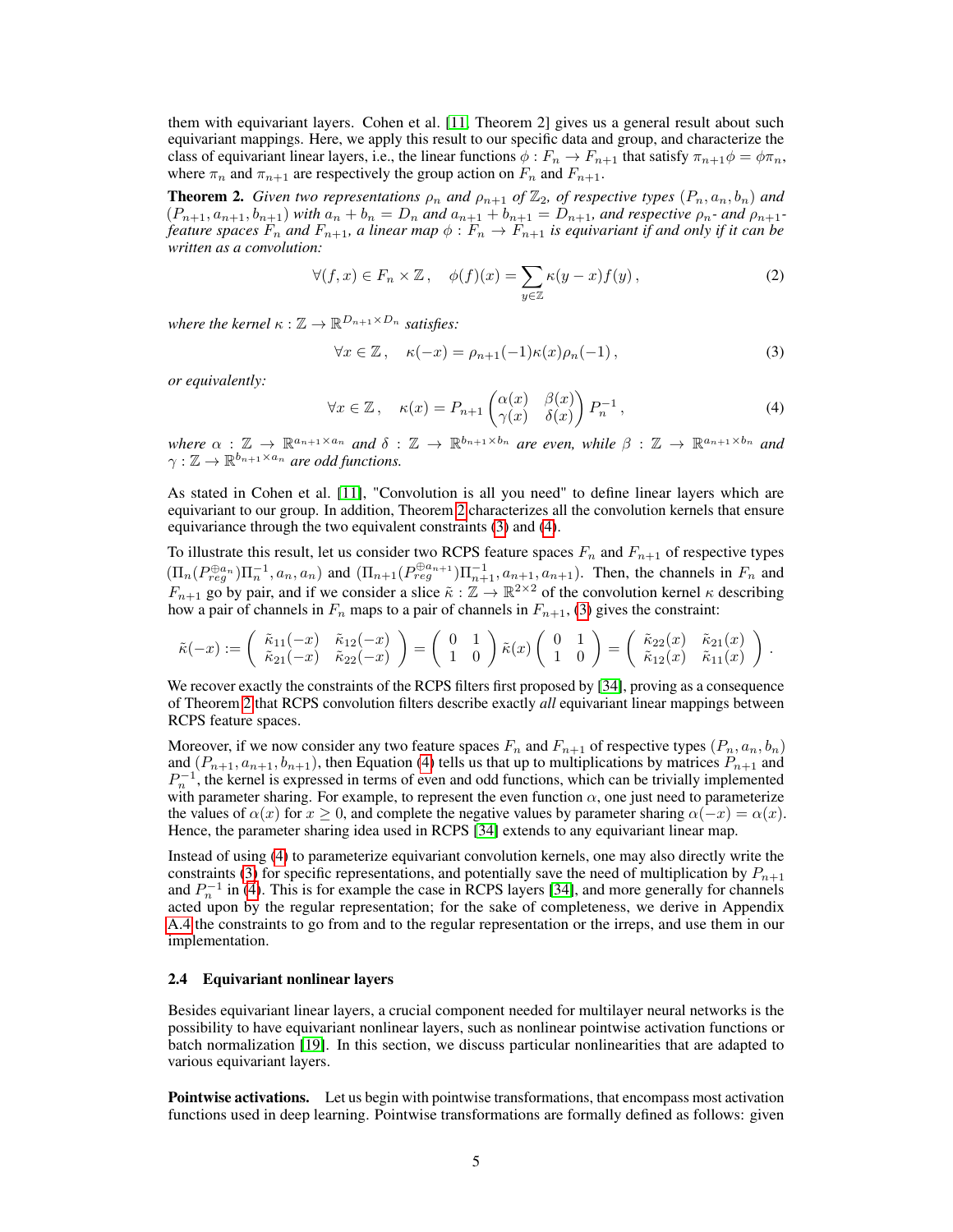a function  $\theta : \mathbb{R} \to \mathbb{R}$  and a vector space  $V = \mathbb{R}^A$  for some index set A, the pointwise extension of  $\theta$  to V is the mapping  $\bar{\theta}_V : V \to V$  defined by  $\bar{\theta}_V(f)(a) = \theta(f(a))$ , for any  $(f, a) \in V \times A$ . For a D-dimensional representation  $\rho$  of  $\mathbb{Z}_2$  and a  $\rho$ -feature space F with G-group action  $\pi$ , we say that a pointwise extension  $\bar{\theta}_F : F \to F$  is equivariant if it commutes with  $\pi$ , i.e.,  $\pi \bar{\theta}_F = \bar{\theta}_F \pi$ . By definition of the group action [\(1\)](#page-3-1), this is equivalent to saying that the pointwise extension  $\bar{\theta}_{\mathbb{R}^D}$  of  $\theta$  to  $\mathbb{R}^D$  commutes with  $\rho$ . The following theorem gives an exhaustive characterization of a large class of equivariant pointwise extensions for any  $\rho$ -feature space:

<span id="page-5-1"></span>**Theorem 3.** Let  $\rho$  be a representation of  $\mathbb{Z}_2$  and  $\theta : \mathbb{R} \to \mathbb{R}$  be a continuous function with left and *right derivatives at* 0*. Let* F *be a ρ*-layer and  $\bar{\theta}_F$  :  $F \to F$  *be the point-wise extension of*  $\theta$  *on this layer. Then*  $\bar{\theta}_F$  *is equivariant if and only if at least one of the following cases holds:* 

- *1.* θ *is a linear function.*
- *2.*  $\theta$  *is an affine function, and*  $\rho(-1)\mathbf{1} = \mathbf{1}$ *.*
- *3. θ is not an affine function, and there exists a permutation matrix*  $\Pi$ , *integers*  $a, b, c, d \in \mathbb{N}$ , and scalars  $(\lambda_1, \ldots, \lambda_a) \in (\mathbb{R}_+^*)^a$ , such that  $\rho$  decomposes as

<span id="page-5-2"></span>
$$
\Pi^{-1}\rho(-1)\Pi = \bigoplus_{i=1}^{a} \begin{pmatrix} 0 & \lambda_i \\ \lambda_i^{-1} & 0 \end{pmatrix} \oplus \begin{pmatrix} 0 & -1 \\ -1 & 0 \end{pmatrix}^{\oplus b} \oplus (1)^{\oplus c} \oplus (-1)^{\oplus d}.
$$
 (5)

*In that case,*

- *Either*  $b = d = 0$  *and*  $\forall i, \lambda_i = 1$  *and*  $\theta$  *is any function,*
- *Or*  $b = d = 0$  *and*  $\exists i, \lambda_i \neq 1$  *and*  $\theta$  *is a leaky ReLu function.*<sup>[2](#page-5-0)</sup>
- *Or*  $b + d > 0$  *and*  $\forall i, \lambda_i = 1$  *and*  $\theta$  *is an odd function,*

The first case in Theorem [3](#page-5-1) is of little interest, since pointwise linear functions are always equivariant to linear group actions. The second case essentially says that adding a constant to a pointwise linear function is only equivariant for representations  $\rho$  such that the sum of all rows of  $\rho(-1)$  is equal to 1. This holds for example for the regular representation and the RCPS layers, but not for an irrep feature space of type  $(I, a, b)$  with  $b > 0$ , since in that case, some rows have a single "-1" entry. The most interesting case is the third one, since it describes what pointwise nonlinearities one can apply. The condition [\(5\)](#page-5-2) on the decomposition of  $\rho$  essentially excludes all representations that have more than one nonzero value in at least one row of  $\rho(-1)$ . Among valid  $\rho$ 's that decompose as [\(5\)](#page-5-2), we see that the regular representation (corresponding to the first block in [\(5\)](#page-5-2) with  $\lambda_i = 1$ )), used in RCPS, stands out as the only that allows *any* nonlinearity, besides of course invariant channels of type "+1" (third block in [\(5\)](#page-5-2)). Replacing a "1" in the regular representation by a scalar  $\lambda_i \neq 1$  (in the first block of (5), with  $b = d = 0$ ) creates a valid representation  $\rho$ , however only leaky ReLu pointwise nonlinearities can be applied in that case. Another case of practical interest is the irrep feature space of type  $(I, c, d)$ for some  $c > 0$  and  $d > 0$ . By Theorem [3,](#page-5-1) only odd nonlinearities are allowed in that case, such as the hyperbolic tangent function. Finally, one should keep in mind that other representations, which do not satisfy the conditions listed in Theorem [3,](#page-5-1) do not allow any equivariant nonlinear pointwise

transform; this is for example the case of  $\rho(-1) = \begin{pmatrix} 0 & -1/2 \\ -2 & 0 \end{pmatrix}$ , which is a valid representation of  $\mathbb{Z}_2$  but does neither meet the condition to accept affine activations (case 2), nor to accept nonlinear activations (case 3) because  $\rho(-1)$  does not decompose according to [\(5\)](#page-5-2).

**Other activation functions** Besides pointwise transformations from a  $\rho$ -feature space to itself characterized in Theorem [3,](#page-5-1) the set of nonlinear equivariant layer is tremendous and the design choices are endless. A first extension is to keep pointwise activation, but to allow different nonlinearities on different channels, e.g., by using any function on the "+1" channels and an odd function on the "-1" channels of an irrep feature space. Another relaxation is to use different input and output representations. While odd functions will not affect the field type, even functions will turn a field of type "-1" into a "+1" type. It is well known that any function decomposes into a sum of an odd and even function. Therefore, given  $\rho$ , a representation decomposed as in [\(5\)](#page-5-2), any point-wise non-linearity can be used in a  $\rho$ -feature space by first decomposing it into its odd and even components and applying each component separately for the second and fourth blocks.

<span id="page-5-0"></span><sup>&</sup>lt;sup>2</sup>A leaky ReLu function is  $\theta(x) = \alpha_{sign(x)} x$  for some  $(\alpha_+, \alpha_-) \in \mathbb{R}^2$ .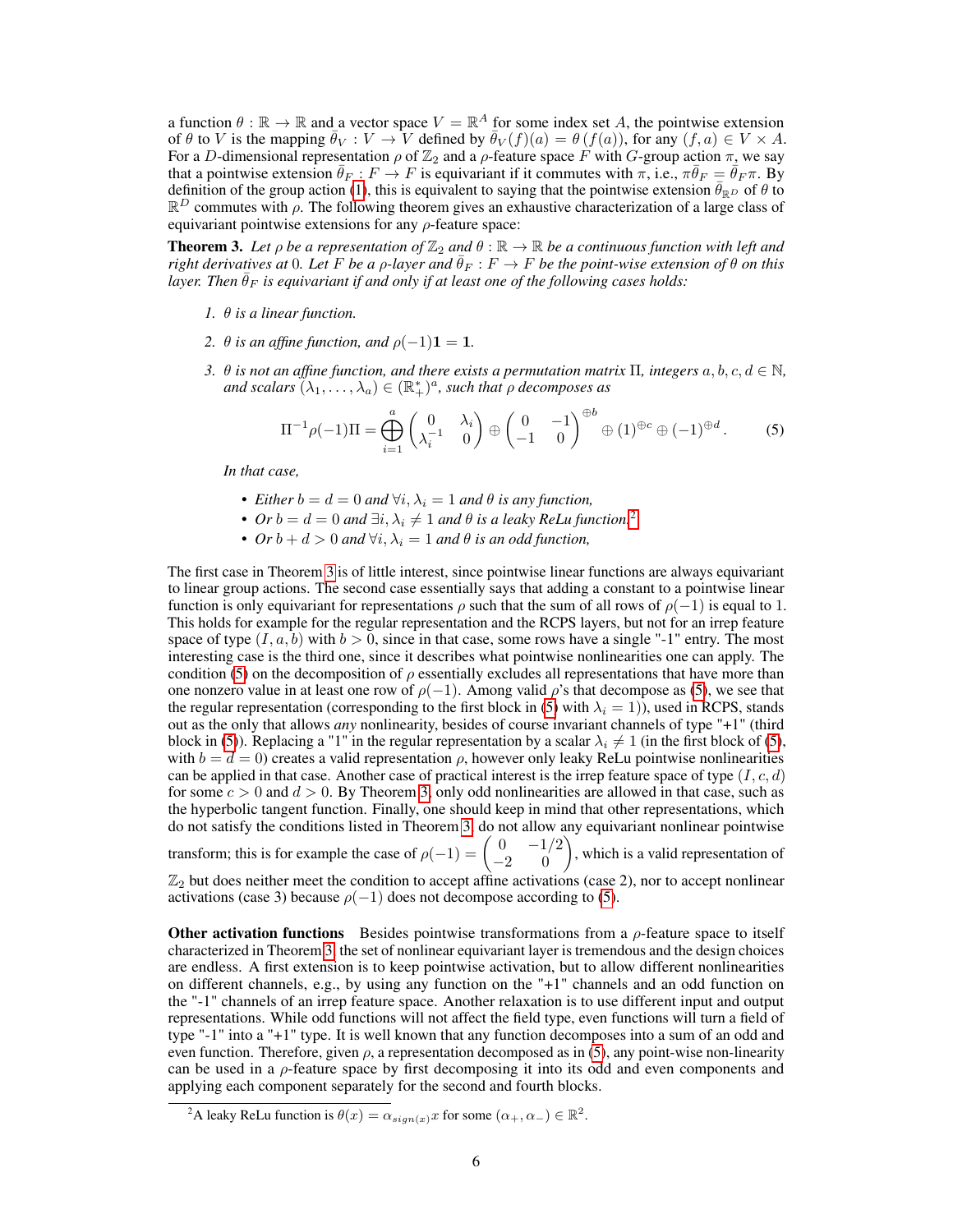Other possibilities exist and include creating new representations by tensorization, which amounts to taking pointwise products between different channels [\[13,](#page-10-7) [21,](#page-11-13) [37\]](#page-12-0). or using non point-wise activation layers, that act on several coupled dimensions, such as the ones used in [\[37\]](#page-12-0). For instance, we could apply the max function to paired channels. These possibilities are discussed in [\[39\]](#page-12-13)

**Batch normalization** An equivariant batch normalization was introduced by [\[34\]](#page-12-12). It considers a feature map and its reverse complement as two instances, which is easy to do because the reverse complement feature map is already computed when using regular representation. We propose another batch normalization for irrep feature spaces that also gives the result we would have had if the batch contained all the reverse complement of its sequences. For the "+1" dimensions, it amounts to scaling as we would have the same values twice. For the "-1" dimensions, we enforce a zero mean and compute a variance estimate based on this constraint.

K-mers. Instead of the standard one-hot encoding of individual nucleotides as input layer, we propose to one-hot encode k-mers for  $k > 1$ , i.e., overlapping blocks of k consecutive nucleotides. This technique is known to improve performance in several tasks [\[27,](#page-11-14) [28\]](#page-11-5). In order to implement it into an equivariant network, we need to know how the group acts on the k-mers space, made of  $4^k$ elements. The simplest idea is to pair the index of the channels of two RC  $k$ -mers. Because some  $k$ -mers are their own reverse complement, the canonical way to do so is to have a representation that is a blend of "+1" irrep and regular representation. An alternative is to make the regular representation act on the  $k$ -mers instead by redundantly encoding these  $k$ -mers into paired dimensions. This is the strategy we follow in our implementation, to be more coherent with the usual input group action.

# 3 Experiments

We assess the performance of various equivariant architectures on a set of three binary prediction and four sequence prediction problems used by Zhou et al. [\[45\]](#page-12-14) to assess the performance of RCPS networks. The binary classification problems aim to predict if a DNA sequence binds to three transcription factors (TFs), based on genome-wide binarized TF-ChIP-seq data for Max, Ctcf and Spi1 in the GM12878 lymphoblastoid cell-line [\[34\]](#page-12-12). The sequence prediction problems aim to predict TF binding at the base-pair resolution, using genome-wide ChIP-nexus profiles of four TFs-Oct4, Sox2, Nanog and Klf4 in mouse embryonic stem cells. For a more detailed explanation of the experimental setup, please refer to Zhou et al. [\[45\]](#page-12-14). We report "significant" differences in performance below when the P-value of a Wilcoxon signed rank test is smaller than 0.05.

Models. We build over the work of Zhou et al. [\[45\]](#page-12-14) for both the binary and the sequence prediction problems. They benchmarked an equivariant RCPS architecture and a corresponding non-equivariant model, with the same number of filters and trained with data augmentation, which we respectively refer to as "RCPS" and "Standard" models below. The data augmentation scheme for the "Standard" model consists in adding to the training set the reverse complement sequences of all training sequences, which is a natural procedure to let the model "learn" the equivariance without encoding it explicitly in the architecture of the network. We checked empirically that data augmentation significantly improves the performance of non-equivariant models (Appendix A.6.1). In addition, we extend the RCPS architecture with one-hot encoding of  $k$ -mers as input layers, which we refer to as "Regular" below. Finally, we add to the comparison a new equivariant network where each RCPS layer is replaced by an  $(I, a, b)$  layer with the same number of filters, which we call "Irrep" below. We also use k-mers and vary the ratio  $a/(a + b)$  in this model. We combine the regular and "+1" dimensions with *ReLu* activations and the "-1" dimensions with a *tanh* activation.

Influence of hyperparameters in equivariant models To assess the impact of different hyperparameters in the family of equivariant models we propose (k-mer length for Irrep and Regular,  $a/(a+b)$ ) ratio for Irrep), we train equivariant models with different combinations of hyperparameters on the training set and assess their performance on the validation set, repeating the process ten times with different random seeds. We assess the performance of each run in terms of Area under the Receiver Operator Characteristic (AuROC), and show in Figure [2](#page-7-0) the average performance reached by all runs with a given ratio  $a/(a + b) \in \{0, 1/4, 1/2, 3/4, 1\}$  (left) and with a given  $k \in \{1, 2, 3, 4\}$  (right). We see a clear asymmetry in the performance as a function of  $a/(a + b)$ , with poor performance when  $a = 0$  and optimal performance for  $a = 0.75$ , significantly better than all other ratios tested.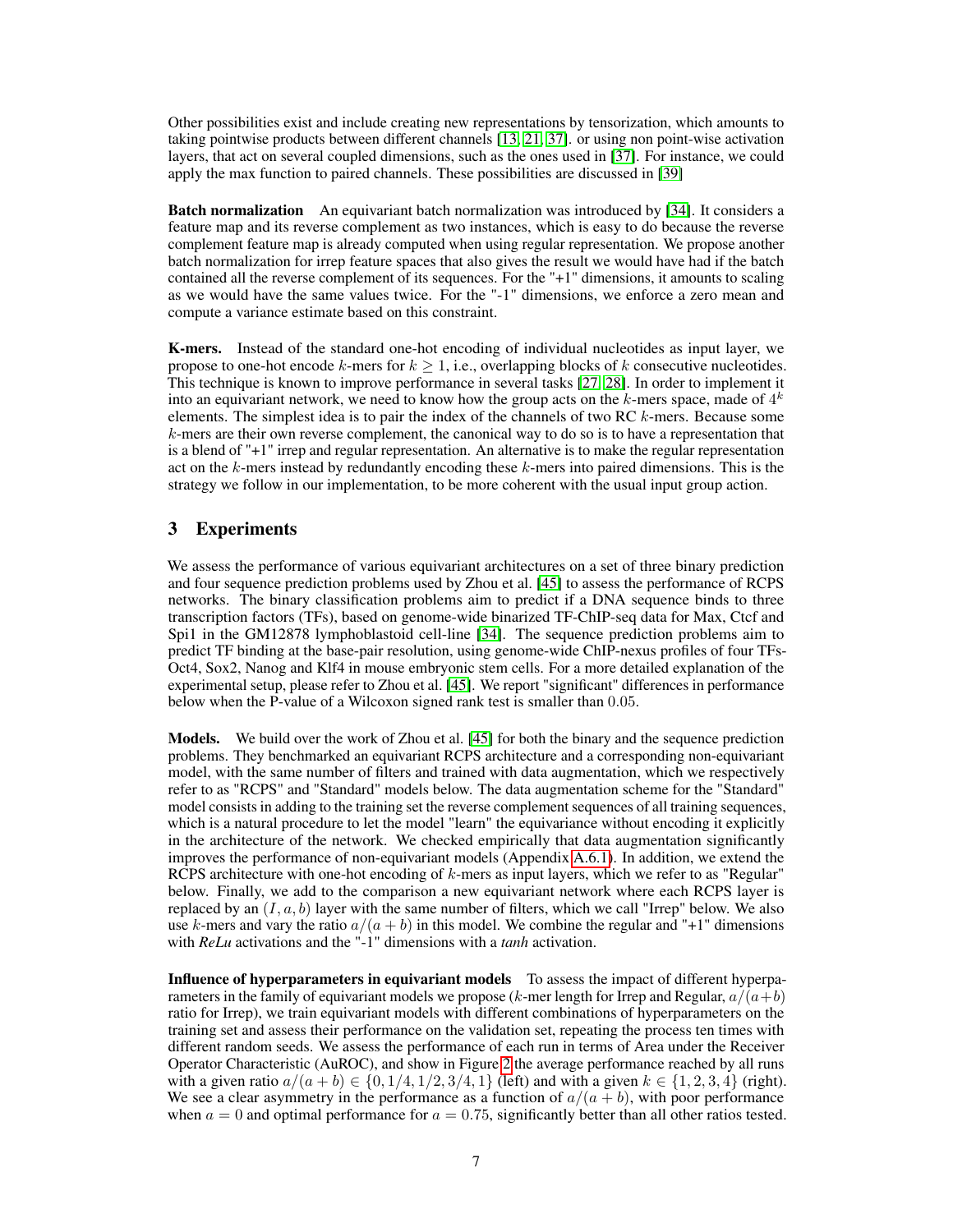This confirms that exploring different irreps may be valuable. As for the k-mer length, setting  $k = 3$ gives the best performance and significantly outperforms all other values of  $k$  tested. This confirms that going beyond one-hot encoding of nucleotides in equivariant architectures can be beneficial.

<span id="page-7-0"></span>

Figure 2: Average AuROC performance across four TFs and 10 random seeds for the Irrep model as a function of  $a/(a + b)$  (*left*, also averaged over k values) and for the Irrep and Regular models as a function of k (*right*, also averaged over  $a/(a + b)$  values for Irrep).

Binary task. We then compare the test set performance of three different models for the binary classification task: 1) Standard, 2) RCPS, and 3) the best Irrep or Regular equivariant model, where hyperparameters are selected based on the AuROC on the validation set, which we denote as "Best Equivariant". Figure [3](#page-7-1) (left) shows the performance of each model on each TF task and overall. As already observed by [\[34\]](#page-12-12), the equivariant RCPS architecture has a strong lead over the Standard, non-equivariant model in spite of data augmentation. Interestingly, we see that Best Equivariant is significantly better than RCPS on all tasks, and that the performance gain from RCPS to Best equivariant is of the same order as the performance gain from Standard to RCPS. This demonstrates that the family of equivariant architectures we introduce in this paper can lead to significant improvement over existing architectures.

<span id="page-7-1"></span>

Figure 3: AuROC performance of the three different models (Standard, RCPS and Best equivariant after hyperparameter selection on the validation set) on the three binary classification problems CTCF, MAX and SPI1, as well as their average. Error bars correspond to an estimate of the standard error on 10 repeats with different random seeds. The left plot is the performance on the full datasets, while the right plot shows the performance where models are trained on a subset of 1,000 sequences only (notice the differences of AuROC values on the vertical axis in both plots).

Reduced models. Since equivariant architectures are meant to be particularly beneficial in the low-data regime [\[15\]](#page-11-15), we further assess the performance of the three models on the same binary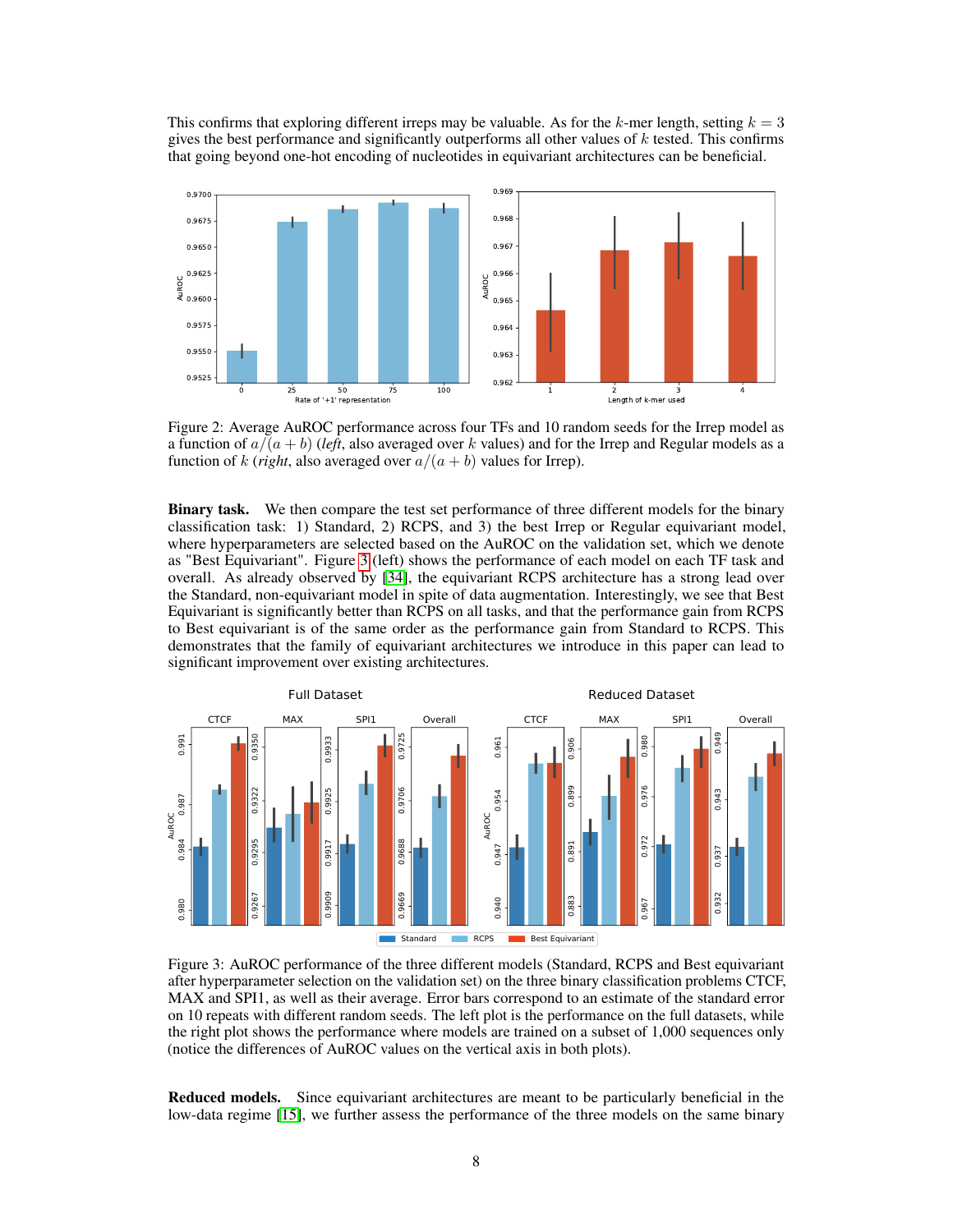classification problems but with only 1,000 sequences used to train the models, and show the results on Figure [3](#page-7-1) (right). Overall, the performances are worse than in the full-data regime (Figure [3,](#page-7-1) left), which confirms that this is a regime where more data helps. We also see that the relative order of the three different methods remains overall the same, with Best Equivariant outperforming RCPS, which itself outperforms Standard. Interestingly, the gaps between the best and worse models widens in the low-data regime, showing that the prior is more useful in this setting. More precisely, there is a large gap of about 1% between Best Equivariant and Standard in the low data regime, compared to a gap of about 0.3% on the full dataset. We also investigated whether equivariant models converge faster to their solutions, but found not noticeable difference (Appendix A.6.2).

On post-hoc models. Zhou et al. [\[45\]](#page-12-14) introduced the so-called *post-hoc* model, another equivariant method obtained by averaging the predictions of a Standard model over a sequence and its reversecomplement, and showed that it is competitive with and often outperforms RCPS. The post-hoc model only requires training and storing one network, but aggregates two predictions for each sequence at inference time. Because of that, the good performance of post-hoc may be due in part to the aggregation step common to all ensemble models [\[12\]](#page-10-12). To decipher the respective contributions of the network architecture, on the one hand, and of the aggregation of predictions, on the other hand, we add to the comparison an ensemble of two Standard models trained with different random seeds (*Ensemble Standard*) and an ensemble of two equivariant Irrep models (*Ensemble Irrep*) and present the results in Figure [4.](#page-8-0) We see that Ensemble Irrep strongly outperforms Best Equivariant, and both post-hoc and Ensemble Standard widely outperform the Standard architecture. This confirms that ensembling equivariant or non-equivariant models through post-hoc of ensemble aggregation is always useful (at the cost of increased computational time). We see that Ensemble Standard is not significantly different from post-hoc Standard on CTCF and SPI1, but that post-hoc Standard is better on MAX, suggesting that most of the benefits of post-hoc Standard indeed comes from the ensembling effect. Regarding the impact of the architecture for a given budget of predictions, we saw earlier than Best equivariant significantly outperforms Standard when a single prediction per test sequence is allowed, and see now that Ensemble Irrep strongly outperforms both post-hoc and Ensemble Standard when two predictions are allowed, thus confirming the benefit of equivariant architectures in all settings. We also see that a single Best equivariant models outperforms post-hoc and Ensemble Standard, indicating that enforcing equivariance throughout the network is not only faster but also more more accurate than averaging a non-equivariant model over group transformed inputs.

<span id="page-8-0"></span>

Figure 4: AuROC performance on the three binary classification problems, for the Best Equivariant model, the post-hoc Standard model, and an ensemble of two Standard or Irrep models. Error bars correspond to an estimate of the standard error on 10 repeats with different random seeds.

**Profile task.** We now compare the performance of different models on the profile prediction tasks. To limit the carbon footprint of this study, and based on the influence of hyperparameters on the binary task (Figure 2), we only test two equivariant models in addition to Standard and RCPS: a Regular model with  $k = 3$ , and an Irrep model with  $k = 3$  and  $a/(a + b) = 75\%$ . We also assess the performance of post-hoc Standard (the best model in [\[45\]](#page-12-14)), and an ensemble of two models of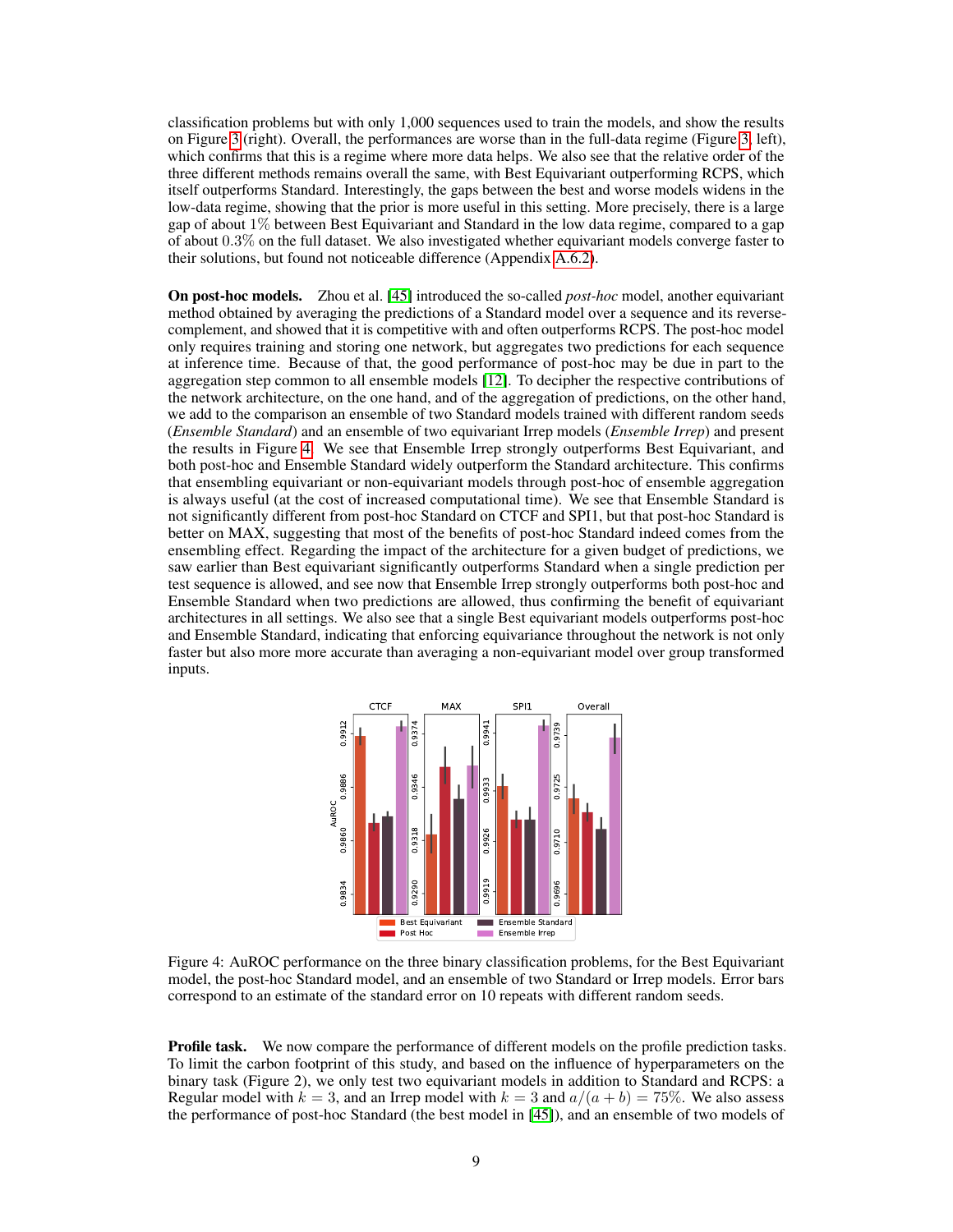the best performing equivariant model. Figure [5](#page-9-0) shows the performance of all models in terms of Spearman correlation between the target profile and the predicted ones, on the full dataset (left) or a reduced experiment with only 1,000 training sequences (right).

<span id="page-9-0"></span>

Figure 5: Spearman Correlation between true and predicted profiles by different methods for four data sets.

First of all, we observe as before that in the low-data regime, the gap between standard and equivariant networks grows in favor of equivariant ones. We also observe, surprisingly, that Irrep, which outperformed RCPS on the binary task, now underperforms it. A possible explanation could be that since this task aims to annotate an individual nucleotide, encoding the nucleotide level information using  $k$ -mers makes the signal blurry and decreases performance. However, in the reduced setting, Irrep performs better again. These results indicate that for now the best model should be chosen empirically on a validation set. Finally, despite good performance of post-hoc Standard, the ensemble equivariant model once again performs better for the same computational cost at inference.

Experiment settings and computational cost. All experiments were run on a single GPU (either a GTX1080 or a RTX6000), with 20 CPU cores. The binary classification experiments were shorter to train. To limit our carbon footprint, we chose to run more experiments on this task, e.g., for hyperparameter tuning and to reduce the number of replicates for the profile task. The total runtimes of each of those tasks were approximately of a week.

# 4 Conclusion

In this paper, we addressed the problem of including the RC symmetry prior in neural networks. Leveraging the framework of equivariant networks, in particular steerable CNNs, we deepened existing methods by unraveling the whole space of linear layers and pointwise nonlinearities that are translation and RC-equivariant. We also investigated the links between the linear representations and the non-linear layers of neural networks, exposing the special role of the regular representation in equivariant networks. Finally, we implemented new linear and nonlinear equivariant layers and make all these equivariant layers available in Keras  $[5]$  and Pytorch  $[31]$ . <sup>[3](#page-9-1)</sup> We then explored empirically how this larger equivariant functional space behaves in terms of learning. Our best results improve the state of the art performance of equivariant networks, showing that new equivariant architectures can have practical benefits. In the future we plan to test more deeply the newly proposed architectures on prediction tasks involving double-stranded DNA, such as DNA-protein binding prediction, epigenetics or metagenomics. On the theoretical side, we characterized equivariant pointwise nonlinearities that preserve the layer type, but more general nonlinear transforms (e.g., not pointwise, or changing the layer type) remain to be fully characterized.

<span id="page-9-1"></span> $^3$ code available at <code>https://github.com/Vincentx15/Equi-RC</code>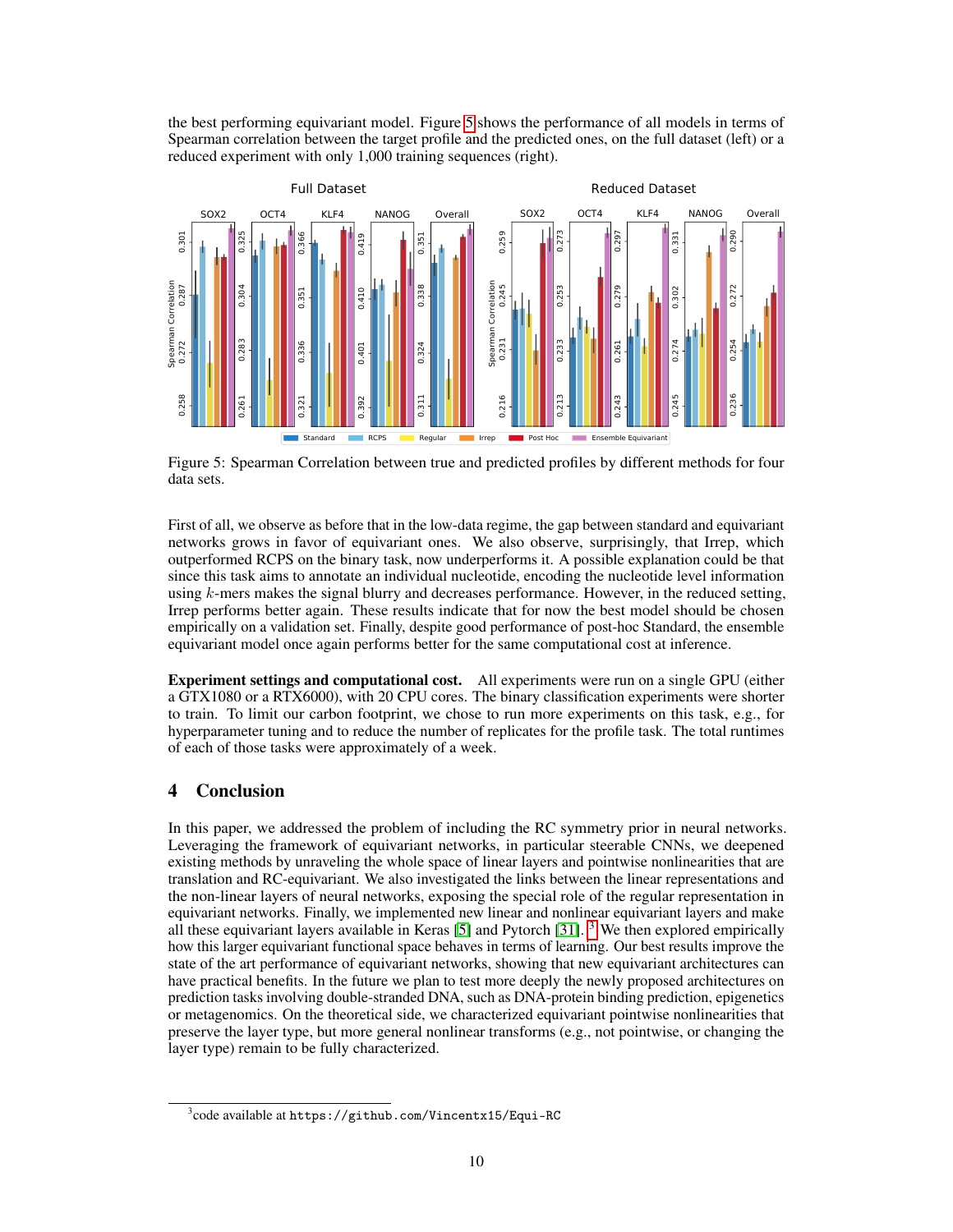# Acknowledgments and Disclosure of Funding

V.M. is recipient of a doctoral fellowship from the INCEPTION project [PIA/ANR-16-CONV-0005] and benefits from support from the CRI through Ecole Doctorale FIRE - Programme Bettencourt. We thank Marie Dechelle, Jacques Boitreaud, Carlos G. Oliver and Guillaume Bouvier for reviewing the manuscript. We thank Avanti Shrikumar, Hannah Zhou and Anshul Kundaje for helpful discussions and sharing their code.

Conflict of Interest: None declared.

# References

- <span id="page-10-9"></span>[1] B. Alipanahi, A. Delong, M. T. Weirauch, and B. J. Frey. Predicting the sequence specificities of DNA-and RNA-binding proteins by deep learning. *Nature biotechnology*, 33(8):831–838, 2015.
- <span id="page-10-3"></span>[2] B. Anderson, T. S. Hy, and R. Kondor. Cormorant: Covariant molecular neural networks. In H. Wallach, H. Larochelle, A. Beygelzimer, F. d'Alché-Buc, E. Fox, and R. Garnett, editors, *Advances in Neural Information Processing Systems*, volume 32. Curran Associates, Inc., 2019.
- <span id="page-10-0"></span>[3] M. M. Bronstein, J. Bruna, T. Cohen, and P. Veličković. Geometric deep learning: Grids, groups, graphs, geodesics, and gauges. Technical Report 2104.13478, arXiv, 2021.
- <span id="page-10-11"></span>[4] R. C. Brown and G. Lunter. An equivariant Bayesian convolutional network predicts recombination hotspots and accurately resolves binding motifs. *Bioinformatics*, 35(13):2177–2184, 2019.
- <span id="page-10-13"></span>[5] F. Chollet. Keras. <https://github.com/fchollet/keras>, 2015.
- <span id="page-10-10"></span>[6] J. Clauwaert and W. Waegeman. Novel transformer networks for improved sequence labeling in genomics. *IEEE/ACM Trans. Comput. Biol. Bioinform.*, 2021.
- <span id="page-10-1"></span>[7] T. Cohen and M. Welling. Group equivariant convolutional networks. In M. F. Balcan and K. Q. Weinberger, editors, *Proceedings of The 33rd International Conference on Machine Learning*, volume 48 of *Proceedings of Machine Learning Research*, pages 2990–2999, New York, New York, USA, 20–22 Jun 2016. PMLR.
- <span id="page-10-4"></span>[8] T. Cohen, M. Weiler, B. Kicanaoglu, and M. Welling. Gauge equivariant convolutional networks and the icosahedral CNN. In *International Conference on Machine Learning*, pages 1321–1330. PMLR, 2019.
- <span id="page-10-2"></span>[9] T. S. Cohen and M. Welling. Steerable CNNs. In *International Conference on Learning Representations (ICLR)*, 2017.
- <span id="page-10-5"></span>[10] T. S. Cohen, M. Geiger, J. Köhler, and M. Welling. Spherical CNNs. In *Proceedings of the 6th International Conference on Learning Representations (ICLR)*, 2018.
- <span id="page-10-6"></span>[11] T. S. Cohen, M. Geiger, and M. Weiler. A General Theory of Equivariant CNNs on Homogeneous Spaces. In H. Wallach, H. Larochelle, A. Beygelzimer, F. d'Alché-Buc, E. Fox, and R. Garnett, editors, *Advances in Neural Information Processing Systems*, volume 32. Curran Associates, Inc., 2019.
- <span id="page-10-12"></span>[12] T. G. Dietterich. Ensemble methods in machine learning. In *Proceedings of the First International Workshop on Multiple Classifier Systems*, MCS '00, page 1–15, Berlin, Heidelberg, 2000. Springer-Verlag.
- <span id="page-10-7"></span>[13] N. Dym and H. Maron. On the Universality of Rotation Equivariant Point Cloud Networks. *arXiv preprint arXiv:2010.02449*, 2020.
- <span id="page-10-8"></span>[14] C. Esteves. Theoretical aspects of group equivariant neural networks. *arXiv preprint arXiv:2004.05154*, 2020.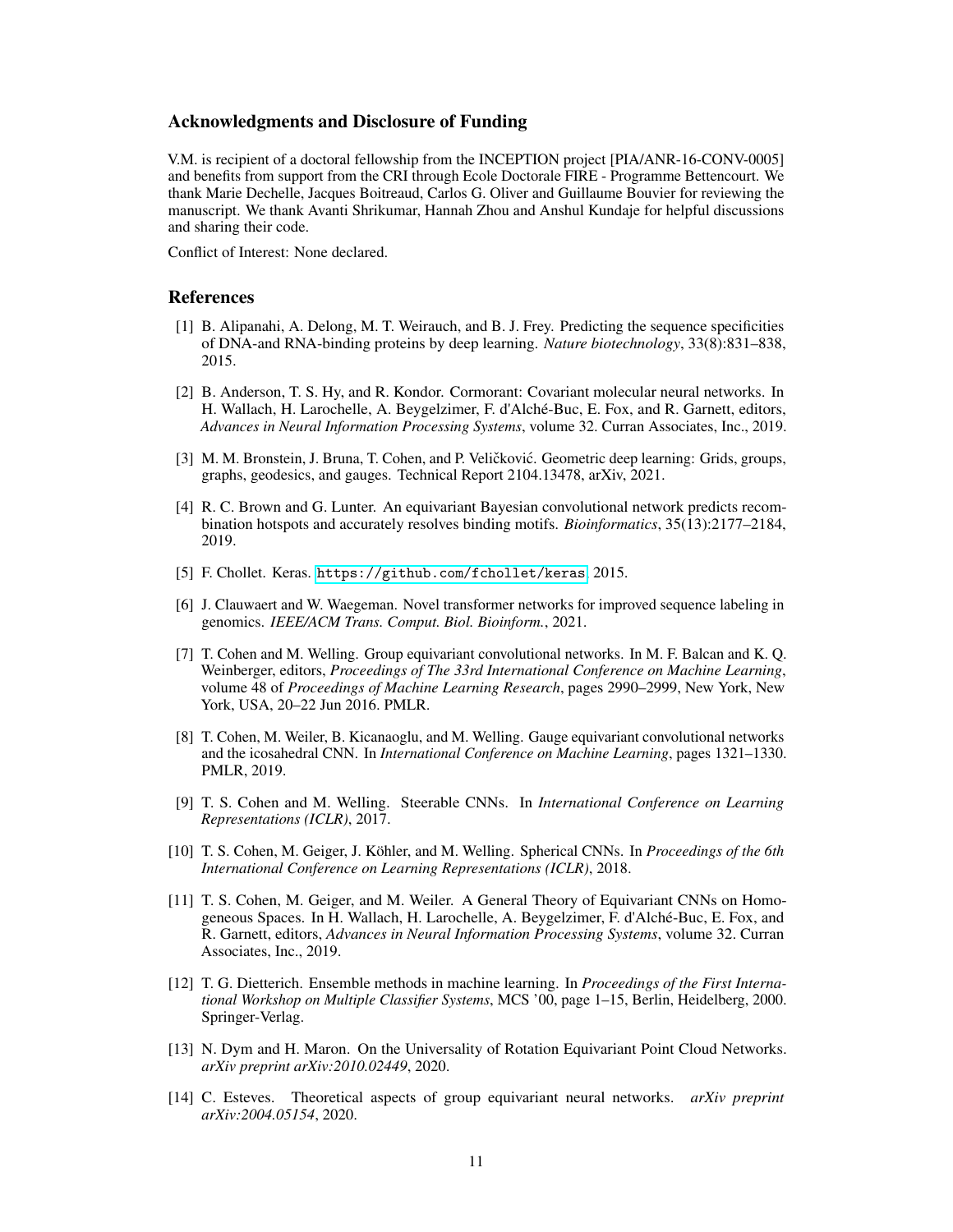- <span id="page-11-15"></span>[15] F. Fuchs, D. Worrall, V. Fischer, and M. Welling. SE(3)-Transformers: 3D Roto-Translation Equivariant Attention Networks. In H. Larochelle, M. Ranzato, R. Hadsell, M. F. Balcan, and H. Lin, editors, *Advances in Neural Information Processing Systems*, volume 33, pages 1970–1981. Curran Associates, Inc., 2020.
- <span id="page-11-6"></span>[16] M. Ghandi, D. Lee, M. Mohammad-Noori, and M. A. Beer. Enhanced regulatory sequence prediction using gapped k-mer features. *PLoS Comput Biol*, 10(7):e1003711, 2014.
- <span id="page-11-2"></span>[17] S. Graham, D. Epstein, and N. Rajpoot. Dense steerable filter cnns for exploiting rotational symmetry in histology images. *IEEE Transactions on Medical Imaging*, 39(12):4124–4136, 2020.
- <span id="page-11-0"></span>[18] E. Hoogeboom, J. W. T. Peters, T. S. Cohen, and M. Welling. Hexaconv. In *6th International Conference on Learning Representations, ICLR 2018, Vancouver, BC, Canada, April 30 - May 3, 2018, Conference Track Proceedings*. OpenReview.net, 2018.
- <span id="page-11-12"></span>[19] S. Ioffe and C. Szegedy. Batch normalization: Accelerating deep network training by reducing internal covariate shift. In *International conference on machine learning*, pages 448–456. PMLR, 2015.
- <span id="page-11-10"></span>[20] Y. Ji, Z. Zhou, H. Liu, and R. V. Davuluri. DNABERT: pre-trained bidirectional encoder representations from transformers model for DNA-language in genome. *Bioinformatics*, Feb. 2021.
- <span id="page-11-13"></span>[21] R. Kondor. N-body networks: a covariant hierarchical neural network architecture for learning atomic potentials. *arXiv preprint arXiv:1803.01588*, 2018.
- <span id="page-11-1"></span>[22] R. Kondor and S. Trivedi. On the generalization of equivariance and convolution in neural networks to the action of compact groups. In *International Conference on Machine Learning*, pages 2747–2755. PMLR, 2018.
- <span id="page-11-3"></span>[23] M. W. Lafarge, E. J. Bekkers, J. P. Pluim, R. Duits, and M. Veta. Roto-translation equivariant convolutional networks: Application to histopathology image analysis. *Medical Image Analysis*, 68:101849, 2021.
- <span id="page-11-7"></span>[24] D. Lee, D. U. Gorkin, M. Baker, B. J. Strober, A. L. Asoni, A. S. McCallion, and M. A. Beer. A method to predict the impact of regulatory variants from DNA sequence. *Nature genetics*, 47 (8):955, 2015.
- <span id="page-11-9"></span>[25] J. J. Levy, A. J. Titus, C. L. Petersen, Y. Chen, L. A. Salas, and B. C. Christensen. MethylNet: an automated and modular deep learning approach for DNA methylation analysis. *BMC bioinformatics*, 21:108, 2020.
- <span id="page-11-4"></span>[26] Q. Liang, P. W. Bible, Y. Liu, B. Zou, and L. Wei. DeepMicrobes: taxonomic classification for metagenomics with deep learning. *NAR genom. bioinform.*, 2:lqaa009, Mar. 2020.
- <span id="page-11-14"></span>[27] W. Liang. Segmenting DNA sequence into words based on statistical language model. *Nature Precedings*, pages 1–1, 2012.
- <span id="page-11-5"></span>[28] R. Menegaux and J.-P. Vert. Continuous embeddings of DNA sequencing reads and application to metagenomics. *Journal of Computational Biology*, 26(6):509–518, 2019.
- <span id="page-11-11"></span>[29] K. Onimaru, O. Nishimura, and S. Kuraku. Predicting gene regulatory regions with a convolutional neural network for processing double-strand genome sequence information. *PloS one*, 15 (7):e0235748, 2020.
- <span id="page-11-8"></span>[30] M. Oubounyt, Z. Louadi, H. Tayara, and K. T. Chong. DeePromoter: Robust promoter predictor using deep learning. *Frontiers in genetics*, 10:286, 2019.
- <span id="page-11-16"></span>[31] A. Paszke, S. Gross, F. Massa, A. Lerer, J. Bradbury, G. Chanan, T. Killeen, Z. Lin, N. Gimelshein, L. Antiga, A. Desmaison, A. Kopf, E. Yang, Z. DeVito, M. Raison, A. Tejani, S. Chilamkurthy, B. Steiner, L. Fang, J. Bai, and S. Chintala. Pytorch: An imperative style, high-performance deep learning library. In H. Wallach, H. Larochelle, A. Beygelzimer, F. d'Alché-Buc, E. Fox, and R. Garnett, editors, *Advances in Neural Information Processing Systems 32*, pages 8024–8035. Curran Associates, Inc., 2019.